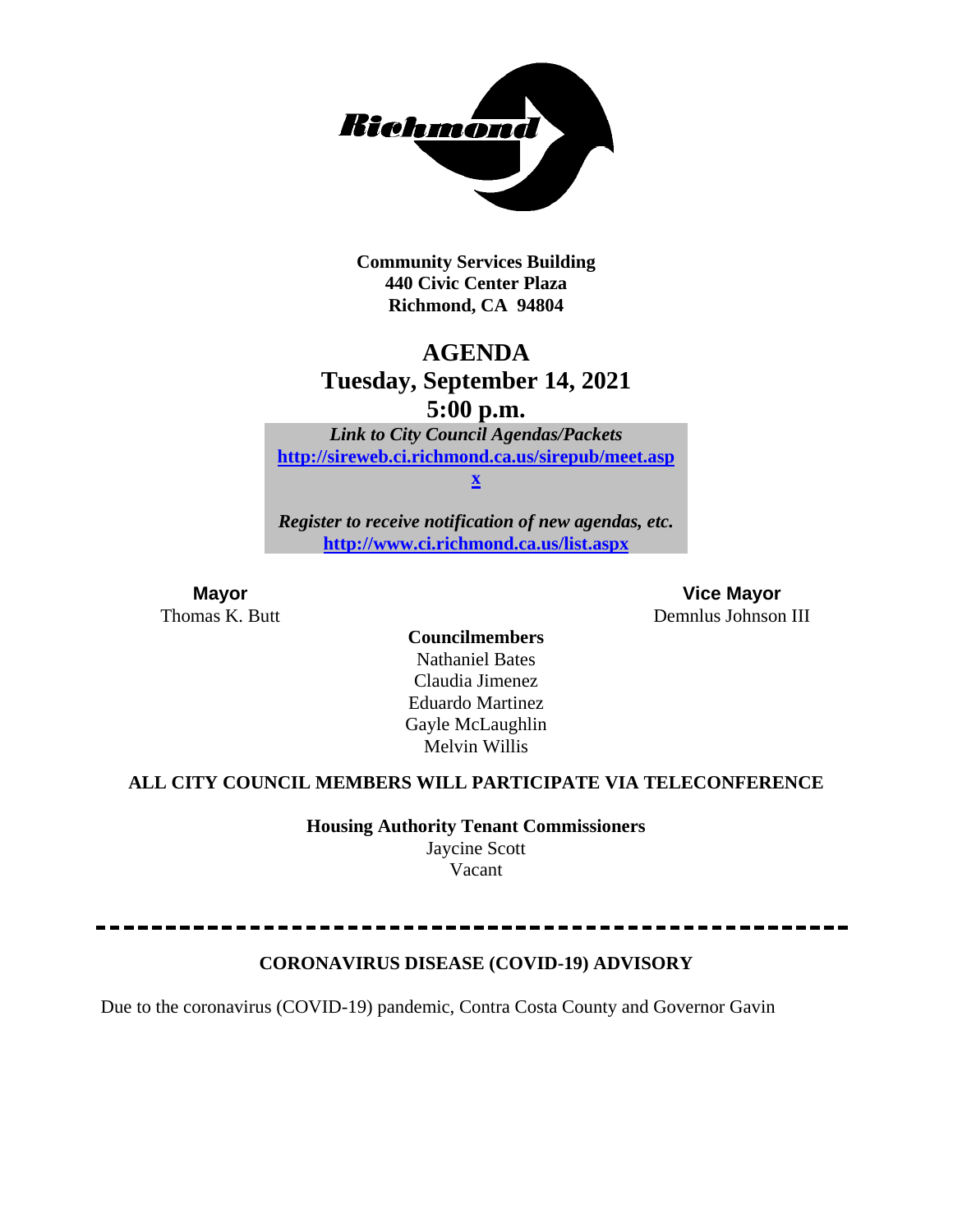Newsom have issued multiple orders requiring sheltering in place, social distancing, and reduction of person-to-person contact. Accordingly, Governor Gavin Newsom has issued executive orders that allow cities to hold public meetings via teleconferencing. Both **<https://www.coronavirus.cchealth.org/>** and **[http://www.ci.richmond.ca.us/3914/Richmond-](http://www.ci.richmond.ca.us/3914/Richmond-Coronavirus-Info)[Coronavirus-Info](http://www.ci.richmond.ca.us/3914/Richmond-Coronavirus-Info)** provide updated coronavirus information.

DUE TO THE SHELTER IN PLACE ORDERS, attendance at the City of Richmond City Council meeting will be limited to Council members, essential City of Richmond staff, and members of the news media. Public comment will be confined to items appearing on the agenda and will be limited to the methods provided below. Consistent with **Executive Orders N-29-20 and N-08-21** this meeting will utilize teleconferencing only. The following provides information on how the public can participate in this meeting.

### **How to watch the meeting from home:**

- 1. KCRT Comcast Channel 28 or AT&T Uverse Channel 99
- 2. Livestream online at<http://www.ci.richmond.ca.us/3178/KCRT-Live>

### **Public comment may be submitted by mail, email and/or Zoom video conference in the manner that follows; provided that no member of the public may submit more than one verbal comment per agenda item.**

- **1.** Via mail received by 1:00 p.m. the day of the meeting, sent to 450 Civic Center Plaza, 3rd Floor, Office of the Clerk, Richmond, CA 94804.
- **2.** Via email to [cityclerkdept@ci.richmond.ca.us](mailto:cityclerkdept@ci.richmond.ca.us) by 1:00 p.m. the day of the meeting.

Emails *MUST* contain in the subject line 1) public comments – Open Session prior to Closed Session; 2) public comments – Open Forum; or 3) public comments agenda item  $#$ [include the agenda item number]. All such email will be posted on-line and emailed to the City Council before the meeting is called to order. **No individual email will be read into the record. Due to the high volume of emails received, emails that do not contain the correct identifying information in the subject line may be overlooked and may not become part of the record. Email received after 1:00 p.m. will be posted on-line following the meeting as part of the supplemental materials attached to the meeting minutes.**

**3.** Via Zoom by video conference or by phone using the following link/call-in numbers – for Open Session and City Council:

### **Please click the link below to join the webinar: <https://zoom.us/j/99312205643?pwd=MDdqNnRmS2k4ZkRTOWhlUldQOUF1Zz09> Passcode: ccmeeting**

**Or iPhone one-tap: US: +16699006833,,99312205643# or +13462487799,,99312205643# Or Telephone:**

**Dial (for higher quality, dial a number based on your current location):**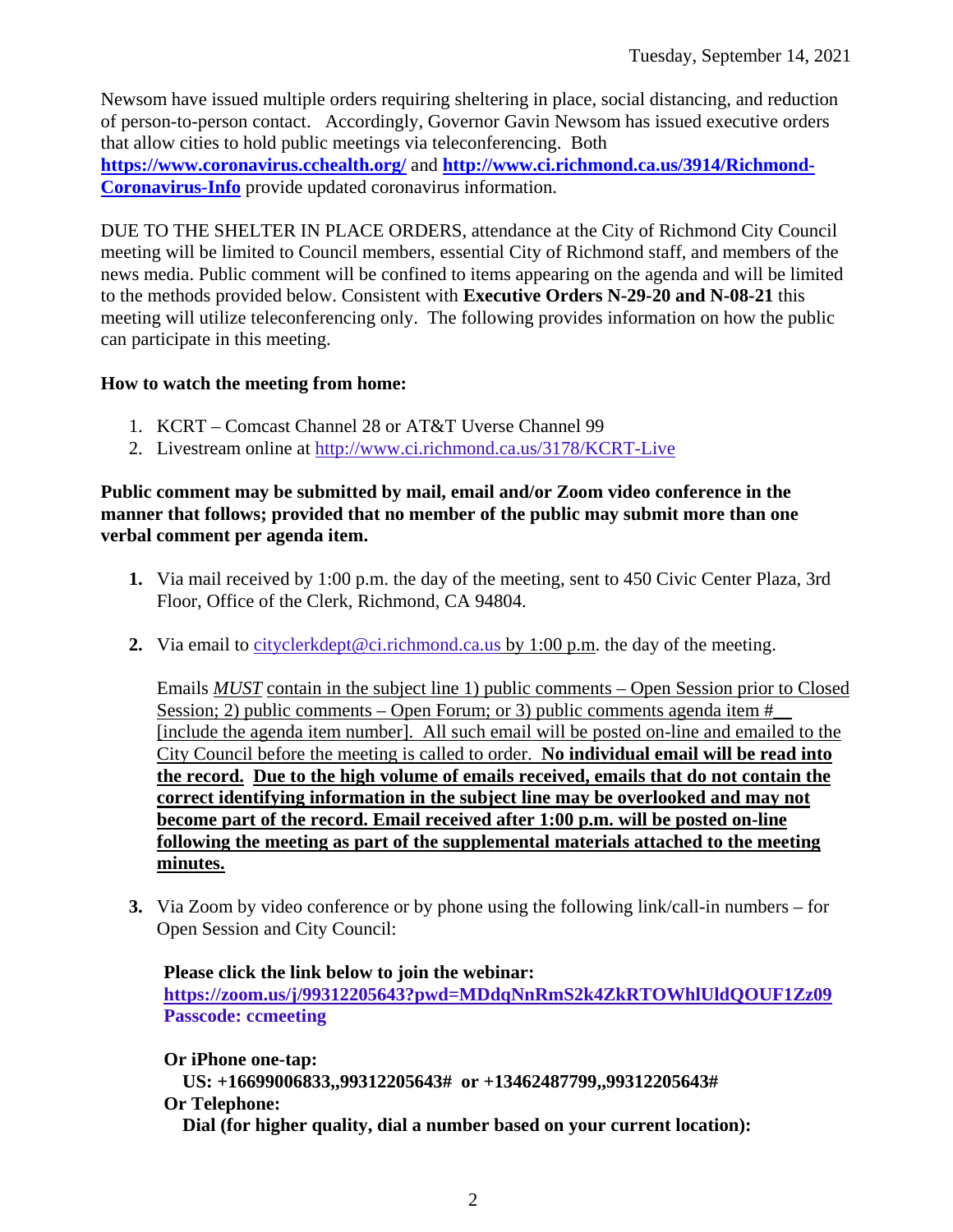### Tuesday, September 14, 2021 **US: +1 669 900 6833 or +1 346 248 7799 or +1 253 215 8782 or +1 312 626 6799 or +1 929 205 6099 or +1 301 715 8592 Webinar ID: 993 1220 5643**

International numbers available: <https://zoom.us/u/aehrwCgISx>

a. To comment by video conference, click on the Participants button at the bottom of your screen and select the "Raise Your Hand" button to request to speak when Public Comment is being asked for. Speakers will be called upon in the order they select the "Raise Your Hand" feature. When called upon, press the unmute button. After the allotted time, you will then be re-muted. \*\*

b. To comment by phone, you will be prompted to "Raise Your Hand" by pressing "**\*9**" to request to speak when Public Comment is asked for. When called upon, you will be asked to unmuted by pressing \*6. After the allotted time, you will then be re-muted. Instructions of how to raise your hand by phone are available at: [https://support.zoom.us/hc/en-us/articles/201362663 -Joining-a-meeting-by-phone.](https://support.zoom.us/hc/en-us/articles/201362663) \*\*

### \*\***The mayor will announce the agenda item number and open public comment when appropriate. Individuals who would like to address the Council should raise their hand. The mayor will close public comment when public comment is concluded**.

**Open Forum for Public Comment:** Individuals who would like to address the City Council on matters not listed on the agenda or on items remaining on the consent calendar may do so under Open Forum.

*The City cannot guarantee that its network and/or the site will be uninterrupted. To ensure that the City Council receives your comments, you are strongly encouraged to submit your comments in writing in advance of the meeting.* 

### **Record of all public comments:**

All public comments will be considered a public record, put into the official meeting record. All public comments will be available after the meeting as supplemental materials and will be posted as an attachment to the meeting minutes when the minutes are posted: [http://www.ci.richmond.ca.us/Archive.aspx?AMID=31.](http://www.ci.richmond.ca.us/Archive.aspx?AMID=31)

#### **Procedures for Removing Consent Calendar Items from the Consent Calendar**

Councilmembers and members of the public who wish to remove an item from the consent calendar must comply with the following procedures in order to remove an item from the consent calendar:

- 1. Telephone or email a City staff member who has knowledge of the subject matter by 2:00 p.m. on the day of meeting. Any staff member shown as an author of the agenda report for the particular item has knowledge of the subject matter and may be called.
- 2. Inform the City Clerk's Office by email at [cityclerkdept@ci.richmond.ca.us](mailto:cityclerkdept@ci.richmond.ca.us) or by phone at 510-620-6513, ext. 9, by 3:00 p.m. that they discussed the matter with staff with knowledge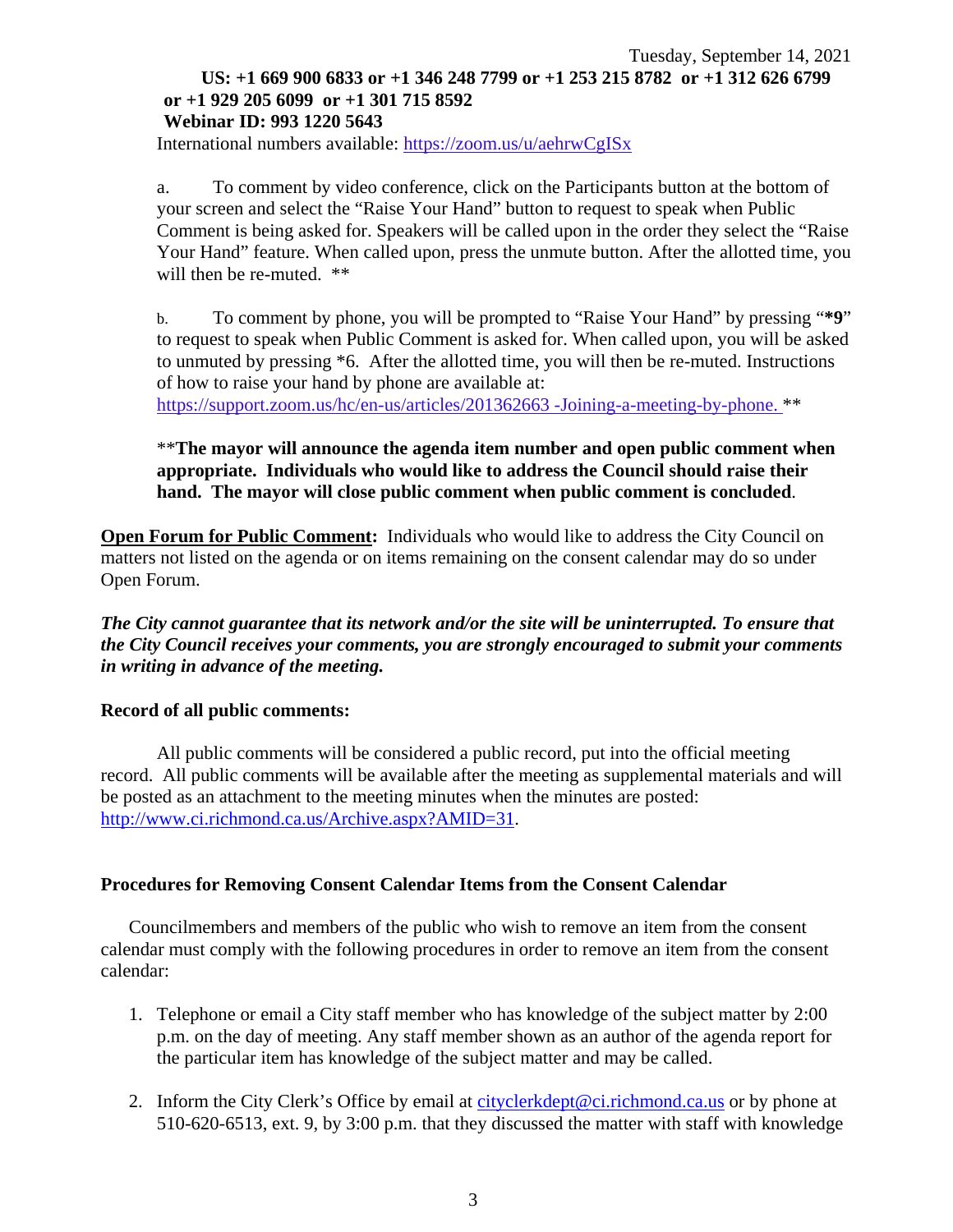Tuesday, September 14, 2021 of the subject matter and that such Councilmember or member of the public, nonetheless,

desires the item to be removed from the consent calendar for discussion.

Staff will be informed by the City Clerk's Office as soon as reasonably practicable after notice of the request to remove the item from the consent calendar. Staff may attend the meeting remotely.

#### **Accessibility for Individuals with Disabilities**

Upon request, the City will provide for written agenda materials in appropriate alternative formats, or disability-related modification or accommodation, including auxiliary aids or services and sign language interpreters, to enable individuals with disabilities to participate in and provide comments at/related to public meetings. Please submit a request, including your name, phone number and/or email address, and a description of the modification, accommodation, auxiliary aid, service or alternative format requested at least two days before the meeting. Requests should be emailed to [cityclerkdept@ci.richmond.ca.us](mailto:cityclerkdept@ci.richmond.ca.us) or submitted by phone at 510-620-6513, ext. 9, or 510-620-6509. Requests made by mail to City Clerk's Office, City Council meeting, 450 Civic Center Plaza, Richmond, CA 94804 must be received at least two days before the meeting. Requests will be granted whenever possible and resolved in favor of accessibility.

### **Effect of Advisory on In-person public participation**

During the pendency of the **Executive Orders N-29-20 and N-08-21**, the language in this Advisory portion of the agenda supersedes any language below in the meeting procedures contemplating inperson public comment.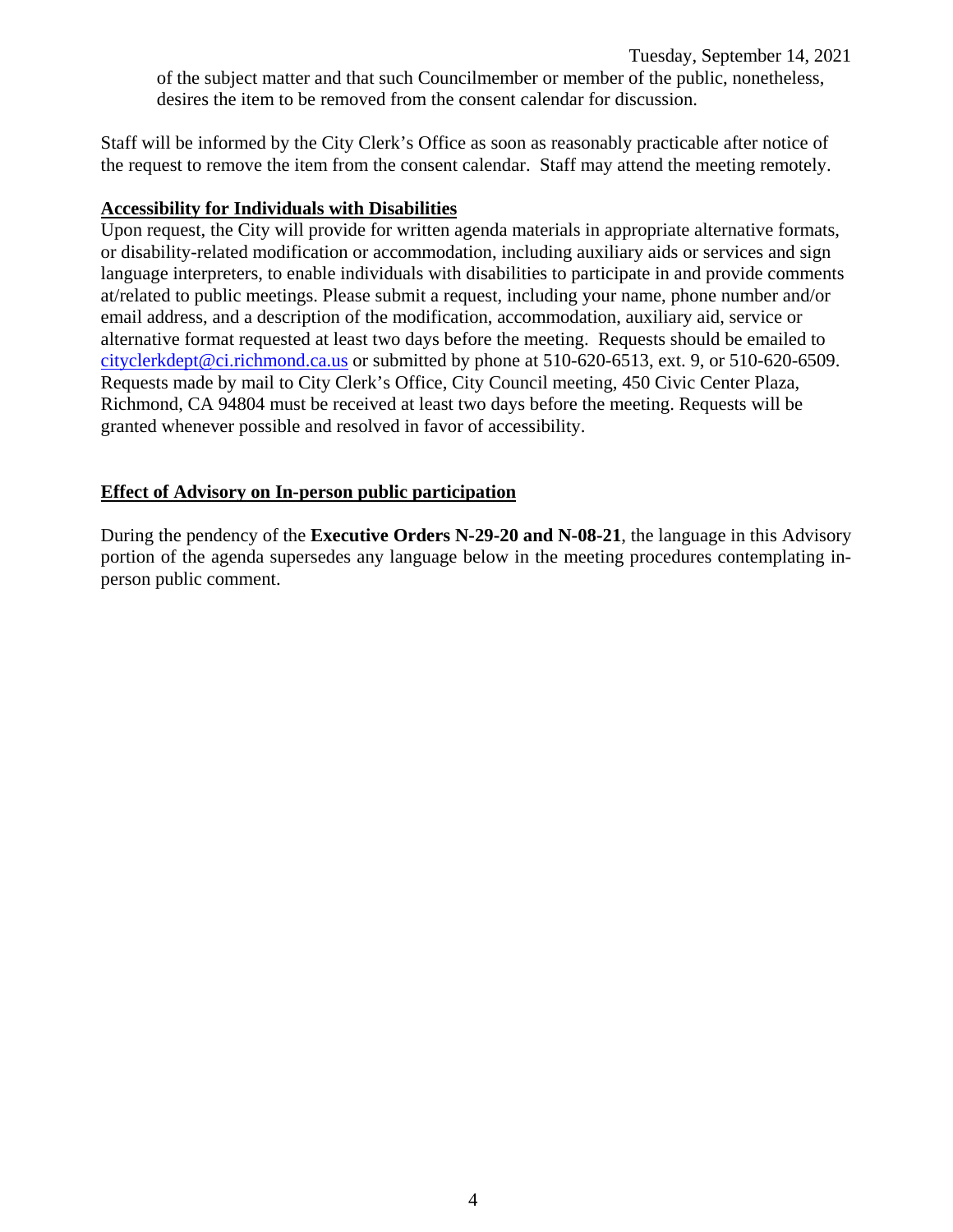# **MEETING PROCEDURES**

The City of Richmond encourages community participation at its City Council meetings and has established procedures that are intended to accommodate public input in a timely and time-sensitive way. As a courtesy to all members of the public who wish to participate in City Council meetings, please observe the following procedures:

**PUBLIC COMMENT ON AGENDA ITEMS:** Anyone who desires to address the City Council on items appearing on the agenda must complete and file a pink speaker's card with the City Clerk **prior** to the City Council's consideration of the item. Once the City Clerk has announced the item, no person shall be permitted to speak on the item other than those persons who have submitted their names to the City Clerk. Your name will be called when the item is announced for discussion. **Each speaker will be allowed up to TWO (2) MINUTES to address the City Council on NON-PUBLIC HEARING items listed on the agenda. Speakers are allowed up to THREE (3) minutes on PUBLIC HEARING items.**

**CONSENT CALENDAR:** Consent Calendar items are considered routine and will be enacted, approved or adopted by one motion unless a request for removal for discussion or explanation is received from the audience or the City Council. A member of the audience requesting to remove an item from the consent calendar that is sponsored by City staff must first complete a speaker's card and discuss the item with a City staff person who has knowledge of the subject material **prior** to filing the card with the City Clerk and **prior** to the City Council's consideration of Agenda Review. Councilmembers who request to remove an item from the consent calendar must do so during Agenda Review. An item removed from the Consent Calendar may be placed anywhere on the agenda following the City Council's agenda review.

**CONDUCT AT MEETINGS:** Richmond City Council meetings are limited public forums during which the City strives to provide an open, safe atmosphere and promote robust public debate. Members of the public, however, must comply with state law, as well as the City's laws and procedures and may not actually disrupt the orderly conduct of these meetings. The public, for example, may not shout or use amplifying devices, must submit comment cards and speak during their allotted time, may not create a physical disturbance, may not speak on matters unrelated to issues within the jurisdiction of the City Council or the agenda item at hand, and may not cause immediate threats to public safety.

**CITY HARASSMENT POLICY:** The City invites public comment and critique about its operations, including comment about the performance of its public officials and employees, at the public meetings of the City Council and boards and commissions. However, discriminatory or harassing comments about or in the presence of City employees, even comments by third parties, may create a hostile work environment, if severe or pervasive. The City prohibits harassment against an applicant, employee, or contractor on the basis of race, religious creed, color, national origin, ancestry, physical disability, medical condition, mental disability, marital status, sex (including pregnancy, childbirth, and related medical conditions), sexual orientation, gender identity, age or veteran status, or any other characteristic protected by federal, state or local law. In order to acknowledge the public's right to comment on City operations at public meetings, which could include comments that violate the City's harassment policy if such comments do not cause an actual disruption under the Council Rules and Procedures, while taking reasonable steps to protect City employees from discrimination and harassment, City Boards and Commissions shall adhere to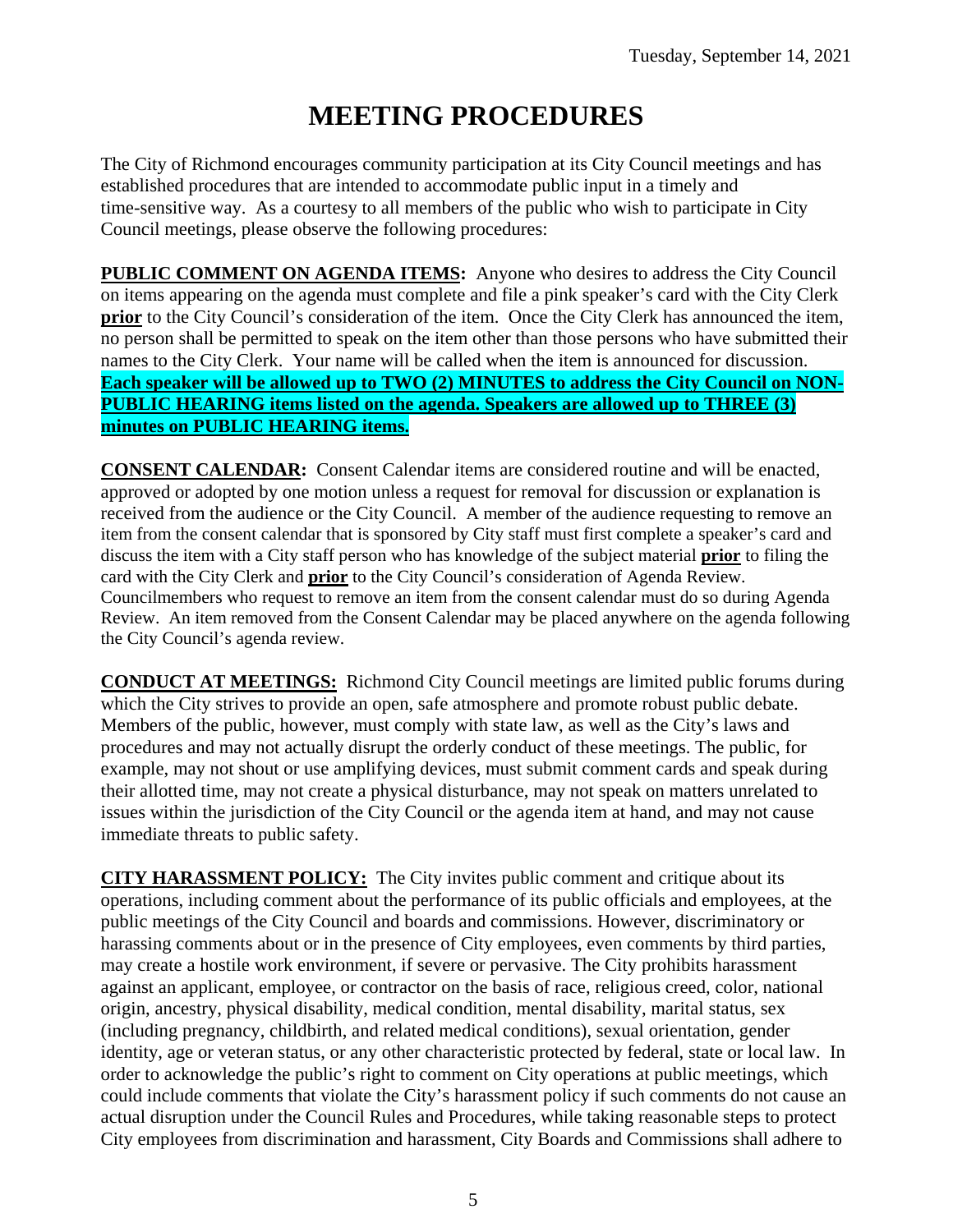the following procedures. If any person makes a harassing remark at a public meeting that violates the above City policy prohibiting harassment, the presiding officer of the meeting may, at the conclusion of the speaker's remarks and allotted time: (a) remind the public that the City's Policy Regarding Harassment of its Employees is contained in the written posted agenda; and (b) state that comments in violation of City policy are not condoned by the City and will play no role in City decisions. If any person makes a harassing remark at a public meeting that violates the above City policy, any City employee in the room who is offended by remarks violating the City's policy is excused from attendance at the meeting. No City employee is compelled to remain in attendance where it appears likely that speakers will make further harassing comments. If an employee leaves a City meeting for this reason, the presiding officer may send a designee to notify any offended employee who has left the meeting when those comments are likely concluded so that the employee may return to the meeting. The presiding officer may remind an employee or any council or board or commission member that he or she may leave the meeting if a remark violating the City's harassment policy is made. These procedures supplement the Council Rules and Procedures relating to disruption of orderly conduct at Council meetings.

Any law enforcement officer on duty or whose service is commanded by the presiding officer shall be Sergeant-at-Arms of the Council meetings. He/she, or they, shall carry out all orders and instructions given by the presiding officer for the purpose of maintaining order and decorum at the Council meetings (City Council Rules of Procedure and Order Section III F, RMC Section 2.12.030).

**\*\*\*\*\*\*\*\*\*\*\*\*\*\*\*\*\*\*\*\*\*\*\*\*\*\*\*\*\*\*\*\*\*\*\*\*\*\*\*\*\*\*\*\*\*\*\*\*\*\*\*\*\*\*\*\*\*\***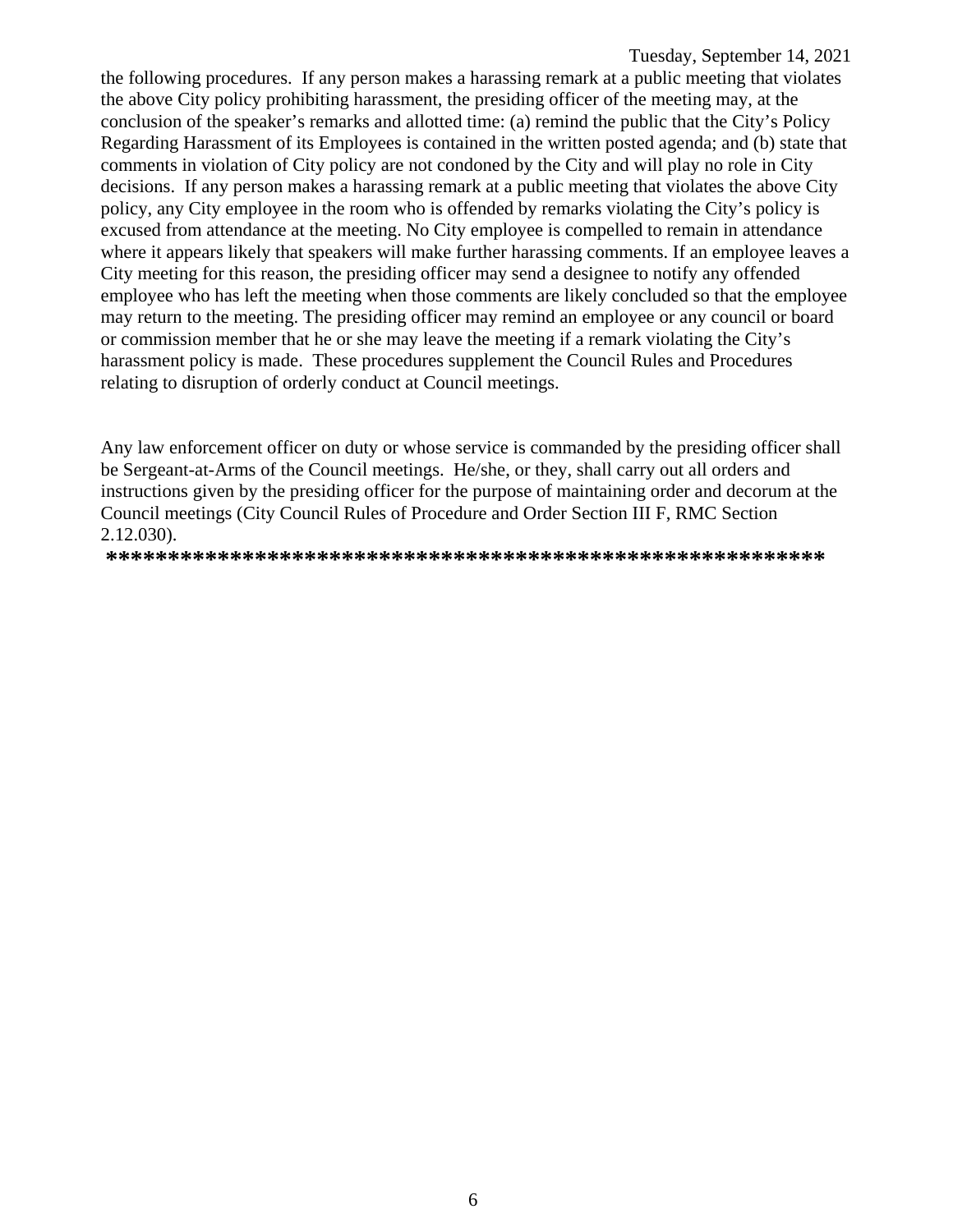# **OPEN SESSION TO HEAR PUBLIC COMMENT BEFORE CLOSED SESSION**

5:00 p.m.

### **A. ROLL CALL**

# **CLOSED SESSION**

### **CITY COUNCIL**

CONFERENCE WITH LEGAL COUNSEL - EXISTING LITIGATION (paragraph (1) of Subdivision [d] of Government Code Section 54956.9):

Sarah Belle Lin v. City of Richmond, et al.

CONFERENCE WITH LABOR NEGOTIATORS (Government Code Section 54957.6):

Agency Representatives: Jack Hughes Employee organizations:

- 1. SEIU Local 1021 Full Time Unit
- 2. SEIU Local 1021 Part Time Unit
- 3. IFPTE Local 21 Mid-Level Management Unit
- 4. IFPTE Local 21 Executive Management Unit
- 5. Richmond Police Officers Association RPOA
- 6. Richmond Police Management Association RPMA
- 7. IAFF Local 188
- 8. Richmond Fire Management Association RFMA

LIABILITY CLAIMS - (Government Code Section 54956.95): Seven Cases

Michelle Arriaga v. City of Richmond Alfred DeJesus v. City of Richmond Daniel Garcia v. City of Richmond Ray Hernandez v. City of Richmond Stina Johanson v. City of Richmond Terry Miles v. City of Richmond Danny Wellhausen v. City of Richmond

### **B. PUBLIC COMMENT BEFORE CLOSED SESSION**

### **C. ADJOURN TO CLOSED SESSION**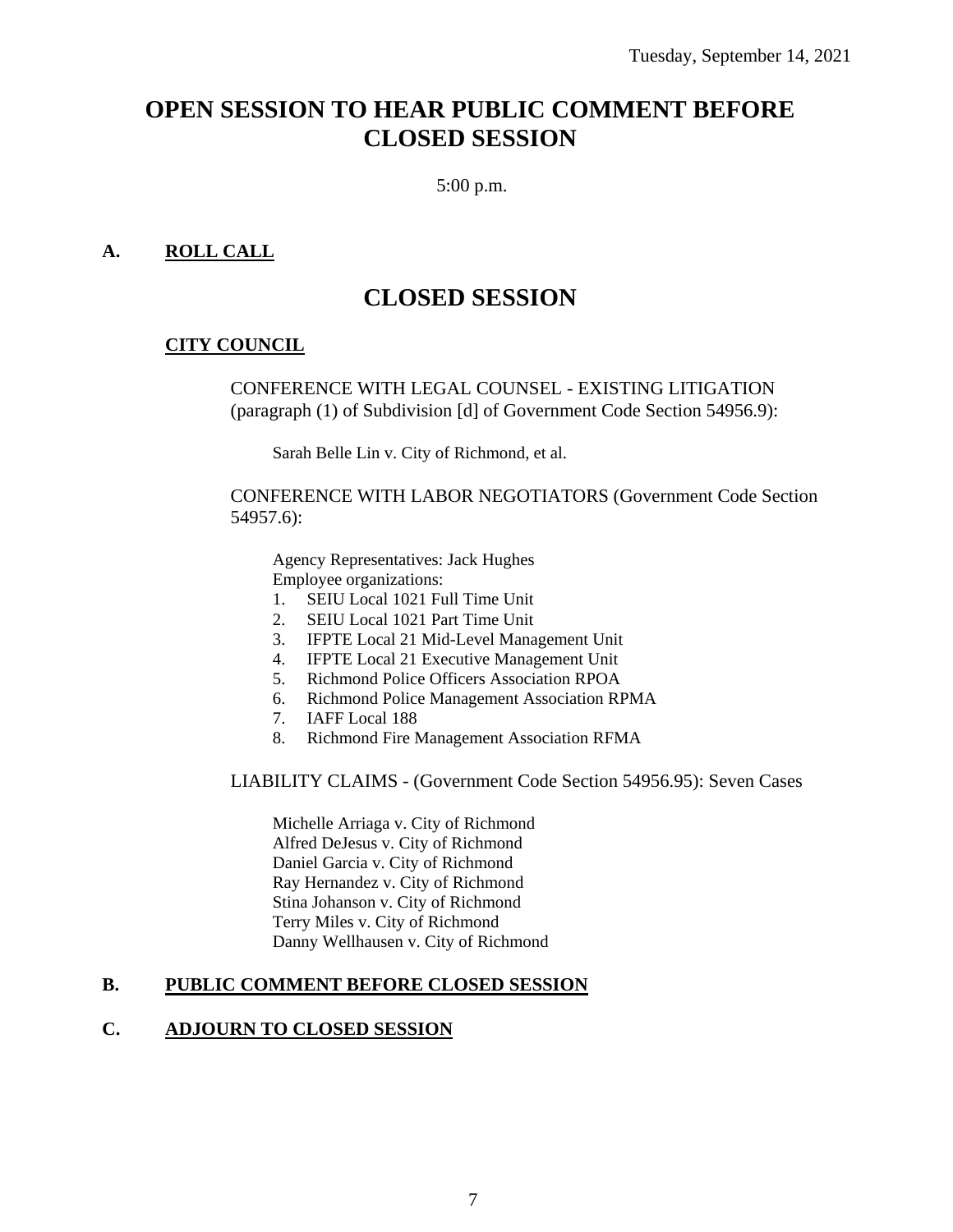# **REGULAR MEETING OF THE RICHMOND CITY COUNCIL**

6:30 p.m.

# **A. ROLL CALL**

- **B. PUBLIC COMMENT INSTRUCTIONAL VIDEO**
- **C. STATEMENT OF CONFLICT OF INTEREST**
- **D. AGENDA REVIEW**

# **E. REPORT FROM THE CITY ATTORNEY OF FINAL DECISIONS MADE DURING CLOSED SESSION**

- **F. REPORT FROM THE CITY MANAGER**
- **G. RECENT CRIME REPORT FROM POLICE CHIEF**
- **H. OPEN FORUM FOR PUBLIC COMMENT**

# **I. CITY COUNCIL CONSENT CALENDAR**

- **I-1.** APPROVE a resolution authorizing the city manager to execute the revised California Association of Port Authorities (CAPA) Agreement with the Federal Maritime Commission (FMC) - Port Department (Shasa Curl 510-620-6512).
- **I-2.** APPROVE a contract amendment with PES Environmental, Inc.(PES) for environmental consultation services for various locations in Marina Bay Area and Area FM Cap work in the amount of \$215,000, as required by the Department of Toxic Substances Control (DTSC), for a new total not to exceed amount of \$554,000, ending June 30, 2023 - City Manager's Office (Shasa Curl/Craig Murray 510-621-1612).
- **I-3.** RECEIVE the City's Investment and Cash Balance Report for the month of July 2021 - Finance Department (Anil Comelo 510-620-6600/Delmy Cuellar 510- 620-6790).
- **I-4.** RECEIVE the City's Investment and Cash Balance Report for the month of June 2021 - Finance Department (Anil Comelo 510-620-6600/Delmy Cuellar 510- 620-6790).
- **I-5.** ACCEPT and APPROPRIATE into the Fiscal Year 2021-22 budget \$4,000 received from the Richmond Public Library Foundation, \$1,000 received from Ellen Pechman, \$1,000 received from Chevron Oil Refinery and \$150 received from Danny and Priscilla Clements - Library and Community Services Department (LaShonda White/Abigail Sims-Evelyn 510-307-8082).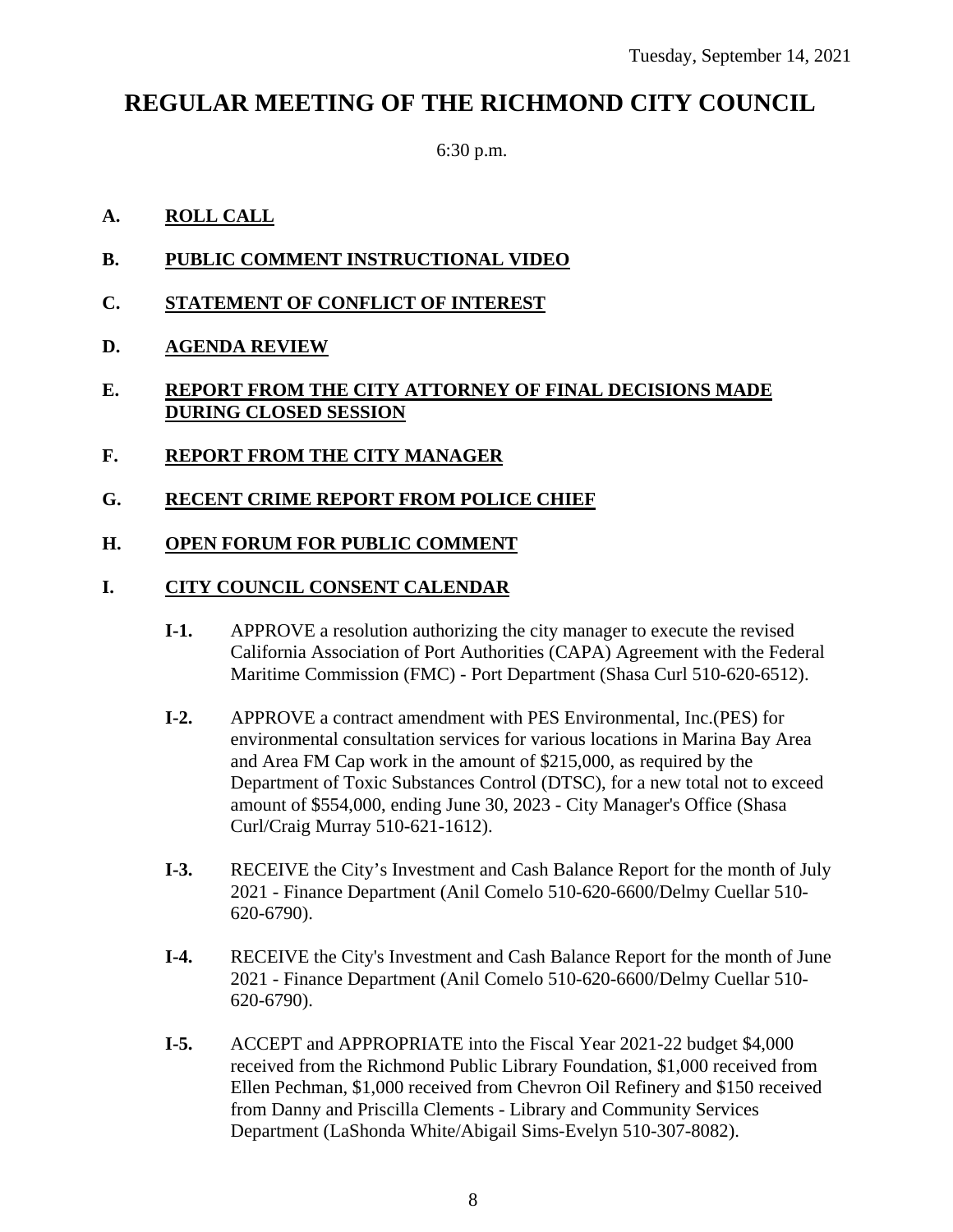- **I-6.** ADOPT a resolution approving the application for the Youth Outdoors Richmond program with the Outdoor Equity Grants Program Grant Funds - Library and Community Services Department (LaShonda White/Jene Levine-Snipes 510-307-8132).
- **I-7.** INTRODUCE an ordinance (first reading) repealing Chapter 11.44 (Kite Flying), Chapter 11.60 (Minors) and Chapter 11.64 (Smoking on Motor Coaches) of the Richmond Municipal Code - Office of the Mayor (Mayor Tom Butt 510-620-6503).
- **I-8.** APPROVE an appointment to update the Library Commission: APPOINT Risa King, new appointment, seat  $#1$ , term expiration date July 1, 2024 - Office of the Mayor (Mayor Tom Butt 510-620-6503).
- **I-9.** APPROVE appointments to update the Historic Preservation Commission: APPOINT Caitlin Hibma, re- appointment, seat #4, term expiration date of July 31, 2025; Jonathan Haeber, re-appointment, seat #5, term expiration date of July 31, 2024; Joann Pavlinec, re-appointment, seat #7, term expiration date of July 31, 2025 - Office of the Mayor (Mayor Tom Butt 510-620-6503).
- **I-10.** APPROVE an appointment to the Planning Commission: APPOINT David Tucker, re-appointment, seat #3, term expiration date of June 30, 2023 - Office of the Mayor (Mayor Tom Butt 510-620-6503).
- **I-11.** APPROVE a contract with Capture Technologies, for five years of maintenance and the purchase of a Verint Recorder for public safety, in an amount not to exceed \$32,130.21, with a term from July 1, 2021, through June 30, 2026 - Police Department (Chief Bisa French 510-621-1802).
- **I-12.** APPROVE a contract with Carahsoft/DocuSign, for processing electronic signatures for a three-year period, from September 30, 2021, through September 29, 2024, in an amount not to exceed \$14,489.47 per year, for a total amount of \$43,468.41 - City Clerk's Office (Pamela Christian 510-620-6513).
- **I-13.** APPROVE the minutes of the July 6 and July 27, 2021, regular meetings, and the July 22, 2021, special meeting of the City Council - City Clerk's Office (Pamela Christian 510-620-6513).
- **I-14.** DIRECT staff to send a letter to Governor Gavin Newsom supporting Assembly Bill (AB) 279 (Muratsuchi) Intermediate Care Facilities and Skilled Nursing Facilities: COVID-19, and send copies to Senator Nancy Skinner, Assemblymembers Al Muratsuchi and Buffy Wicks - Councilmember Claudia Jimenez (510-412-2050).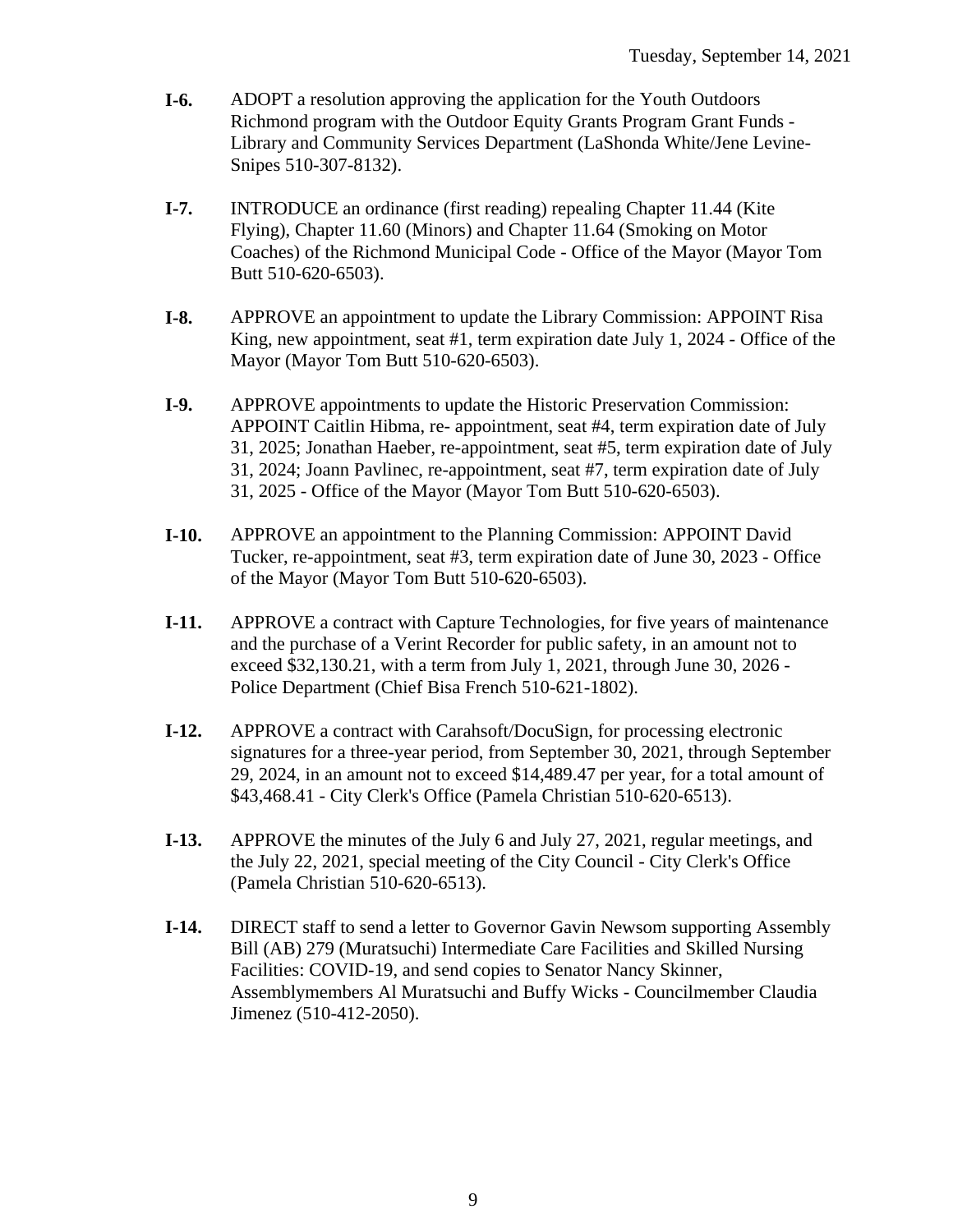# **J. PUBLIC HEARINGS**

- **J-1.** AT 7 P.M. HOLD the second required public hearings to review the redistricting process for City Council elections and receive public input regarding the composition of potential City Council districts - City Clerk's Office (Pamela Christian 510-620-6513).
- **J-2.** HOLD a public hearing relating to the proposed issuance of revenue bonds by the California Municipal Finance Authority ("CMFA"), in an amount not to exceed \$55,000,000, for the benefit of the Barrett Terrace Housing, LP, for the acquisition, rehabilitation, and improvement of a 115-unit affordable multifamily rental housing facility located at 700 Barrett Avenue (also known as 425 8th Street); and ADOPT a resolution approving the issuance of the bonds by the CMFA for the sole purpose of satisfying Tax Equity and Fiscal Responsibility Act requirements - Community Development Department (Lina Velasco 510- 620-6706). **This item was continued from the cancelled July 20, 2021, meeting.**

### **K. STUDY AND ACTION SESSION**

**K-1.** RECEIVE a presentation focused on the Richmond Bike Share Program and a discussion regarding transportation priority project implementation strategies - Library and Community Services Department (LaShonda White/Denée Evans 510-621-1718). **This item was continued from the July 27, 2021, meeting.**

### **L. RESOLUTIONS**

**L-1.** ADOPT a Resolution of Intention to rename South Street to Ethel Dotson South and SCHEDULE a Public Hearing for September 21, 2021 - Councilmember Melvin Willis (510-412-2050)

### **M. COUNCIL AS A WHOLE**

- **M-1.** DIRECT staff to investigate registering the City of Richmond for the United States Department of Energy's Solar Automated Permit Processing Plus (SolarAPP+) tool - Office of the Mayor (Mayor Tom Butt 510-620-6503).
- **M-2.** DIRECT the city manager to initiate appropriate steps to prepare a design sufficient to obtain Quiet Zone status from the Federal Railroad Administration for the grade crossing at Wright Avenue and Harbour Way South, prepare a cost estimate, and identify funding - Office of the Mayor (Tom Butt 510-620-6503).
- **M-3.** DIRECT staff to begin closed sessions when necessary as early as 2:00 PM on regular city council meeting days or select a different alternative - City Manager's Office/City Attorney's Office (Laura Snideman 510-620-6512/Teresa Stricker 510-620-6509).